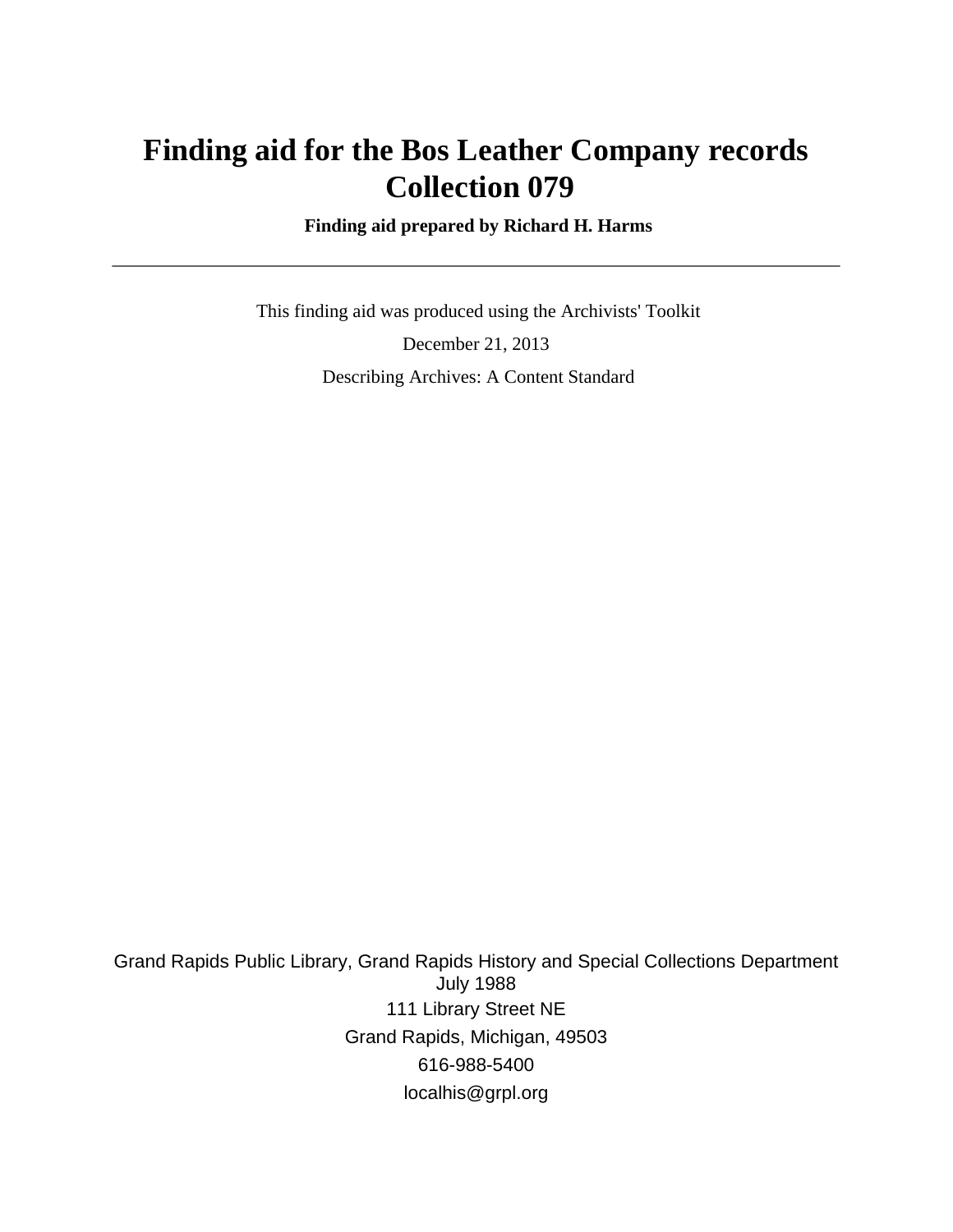# **Table of Contents**

 $\overline{\phantom{a}}$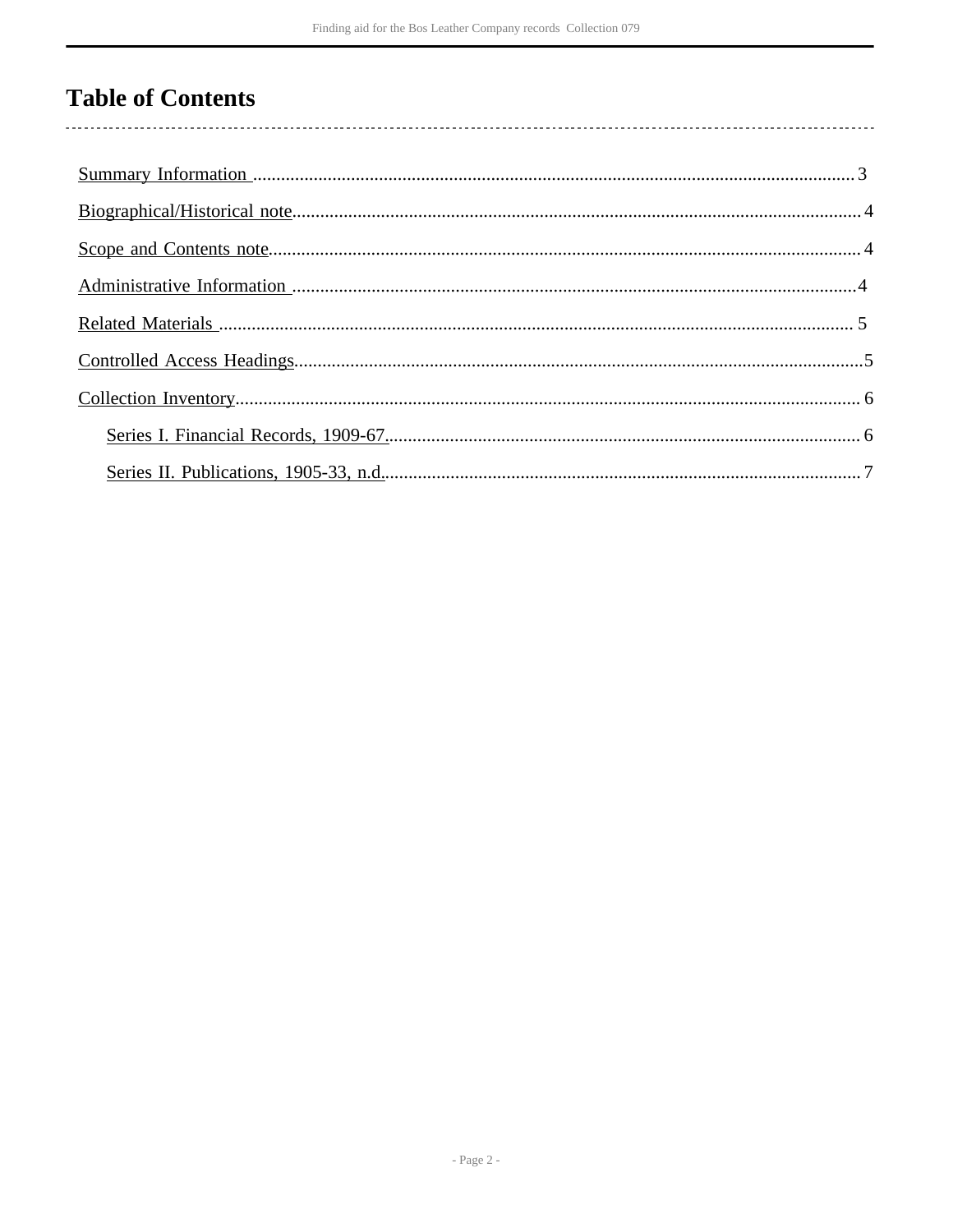# <span id="page-2-0"></span>**Summary Information**

...................................

| <b>Repository</b> | Grand Rapids Public Library, Grand Rapids History and Special<br><b>Collections Department</b>                                                                                                                                                                                                                                                                                                                                                                                                                                                                                                                                                              |
|-------------------|-------------------------------------------------------------------------------------------------------------------------------------------------------------------------------------------------------------------------------------------------------------------------------------------------------------------------------------------------------------------------------------------------------------------------------------------------------------------------------------------------------------------------------------------------------------------------------------------------------------------------------------------------------------|
| <b>Title</b>      | <b>Bos Leather Company records</b>                                                                                                                                                                                                                                                                                                                                                                                                                                                                                                                                                                                                                          |
| Date [inclusive]  | 1905-1967                                                                                                                                                                                                                                                                                                                                                                                                                                                                                                                                                                                                                                                   |
| <b>Extent</b>     | 2.17 Linear feet Five boxes                                                                                                                                                                                                                                                                                                                                                                                                                                                                                                                                                                                                                                 |
| Language          | English                                                                                                                                                                                                                                                                                                                                                                                                                                                                                                                                                                                                                                                     |
| <b>Abstract</b>   | The Bos Leather Company was formed in 1909 in Grand Rapids,<br>Michigan by Sidney (originally Sietse) J. Bos (1878-1941), a Dutch<br>immigrant. The Bos firm specialized in shoe making, but also<br>manufactured a limited amount of other leather products, such as<br>briefcases. The Bos Leather Company records document the financial<br>history of the firm, including inventory records from 1909 to 1967.<br>Monthly sales records are included from the mid-1930s until 1967. A<br>sample of trade publications and supplier's publications is included,<br>though these are from national or international companies, not Grand<br>Rapids firms. |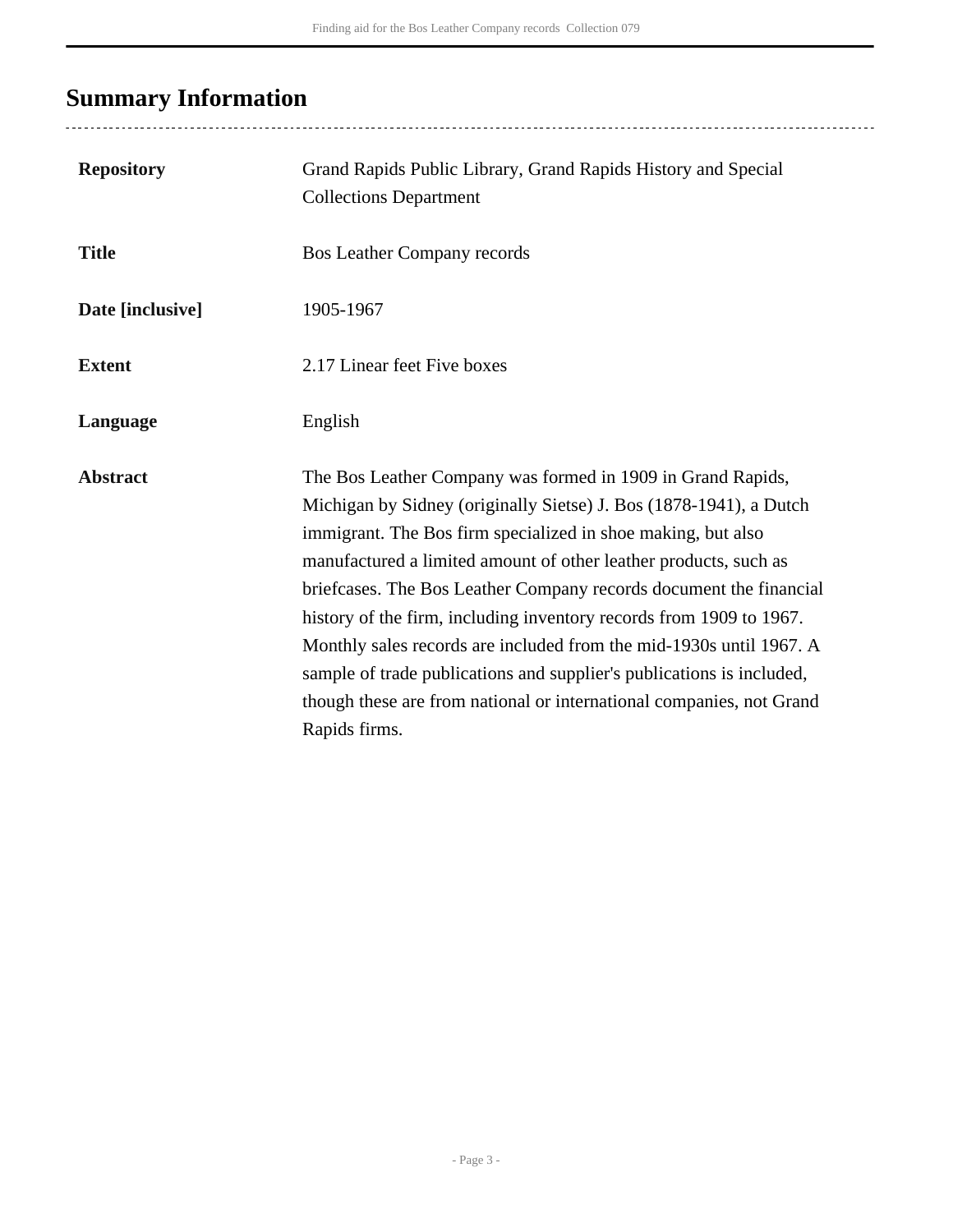## <span id="page-3-0"></span>**Biographical/Historical note**

The Bos Leather Company was formed in 1909 by Sidney (originally Sietse) J. Bos (1878-1941), a Dutch immigrant. Bos worked as a sales agent for Hirth, Krause & Co., a leading Grand Rapids, Michigan shoe wholesaler, until he formed his own firm. The firm was first located at 744 Wealthy Ave, moved to 35 Ionia Ave in 1922 and finally to 21 Ottawa Ave in 1940. In 1928 his son, Cornelius J. Bos (1905-1982) joined the firm as a sales manager. Later his other son, John Sidney Bos, also joined the firm. The two brothers took over control of the company during the 1930s. They continued the firm until 1979 when they sold it to Joseph and Robert Flood. The Floods closed the company in 1981.

## <span id="page-3-1"></span>**Scope and Contents note**

The records consist of monthly sales records divided according to sales agent and product category. The data is summarized in the monthly sales tax reports and trail balances. The inventories provide a detailed listing of merchandise and equipment on hand at the end of each year. Both the sales reports and inventories are noteworthy for the long, unbroken runs.

The publications provide a sampling of information on several topics such as foot care and design, shoe making equipment and tools, and shoe making supplies. A noteworthy catalog in the supplies section is "Schafer's Black Beauty Harness" catalog of horse harnesses. This section also contains reports from national trade organizations. Finally this section contains the 1941 Encyclopedia of the Shoe and Leather Industry, which provides detailed insight into the leather and tanning industry as well as an indication of advertising in the industry

The firm specialized in shoe-making, but also manufactured a limited amount of other leather products, such as briefcases. The records chiefly document sales and inventory levels during the company life, 1909-1969. Never a large operation, the firm had annual sales of approximately \$120,00 during the 1960s.

## <span id="page-3-2"></span>**Administrative Information**

### **Publication Information**

Grand Rapids Public Library, Grand Rapids History and Special Collections Department July 1988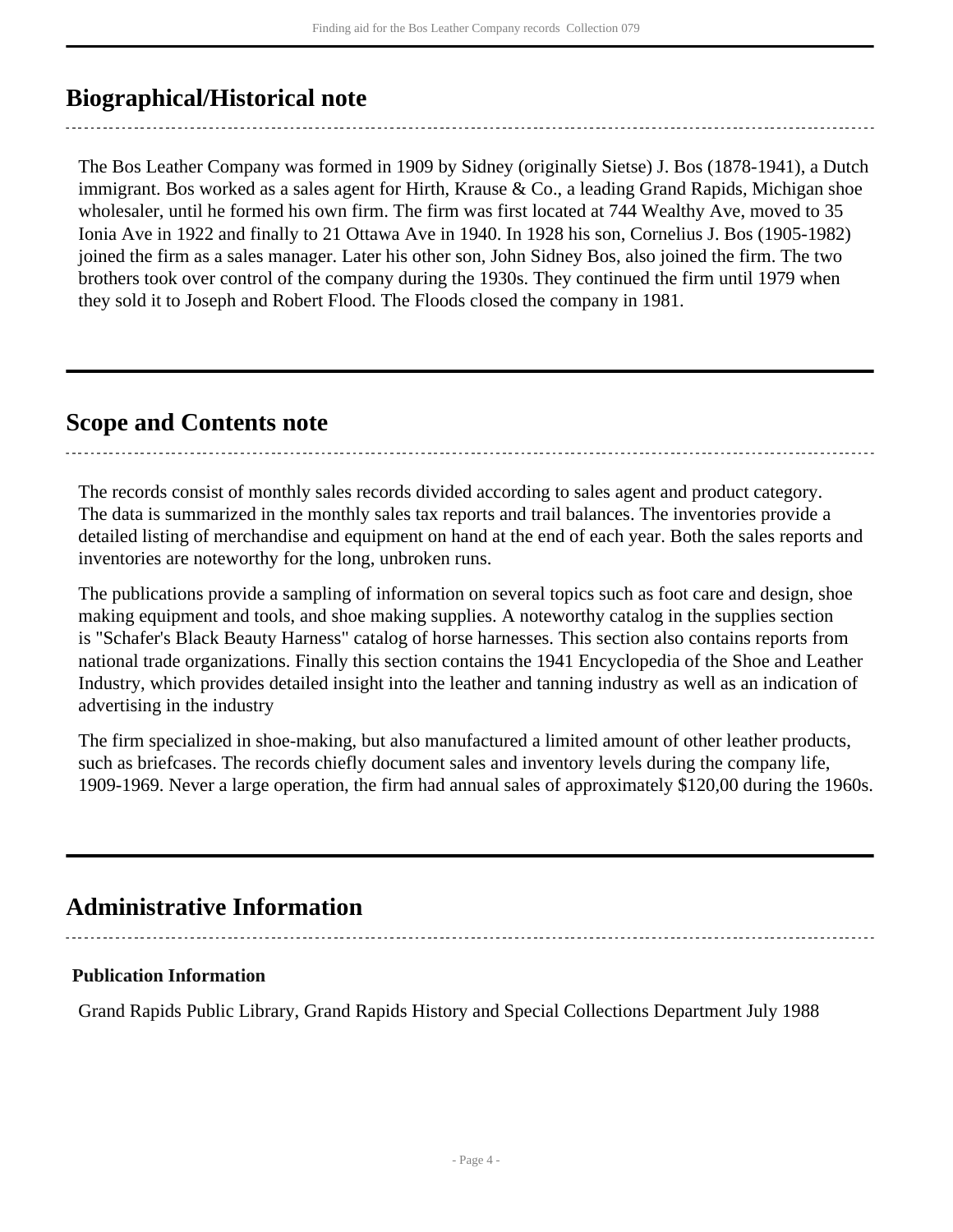### **Immediate Source of Acquisition note**

Cornelius J. Bos and J. Sidney Bos, 20 September 1979. Accession number 1986.201.

## <span id="page-4-0"></span>**Related Materials**

#### **Related Archival Materials note**

Collection 232: Grand Rapids Public Library trade catalog collection

### <span id="page-4-1"></span>**Controlled Access Headings**

### **Geographic Name(s)**

• Grand Rapids (Mich.) -- History

#### **Personal Name(s)**

• Bos, Sidney J, 1878-1941

#### **Subject(s)**

- Business Enterprises -- Michigan -- Grand Rapids Region
- Business records -- Michigan -- Grand Rapids
- Leather industry and trade -- Michigan -- Grand Rapids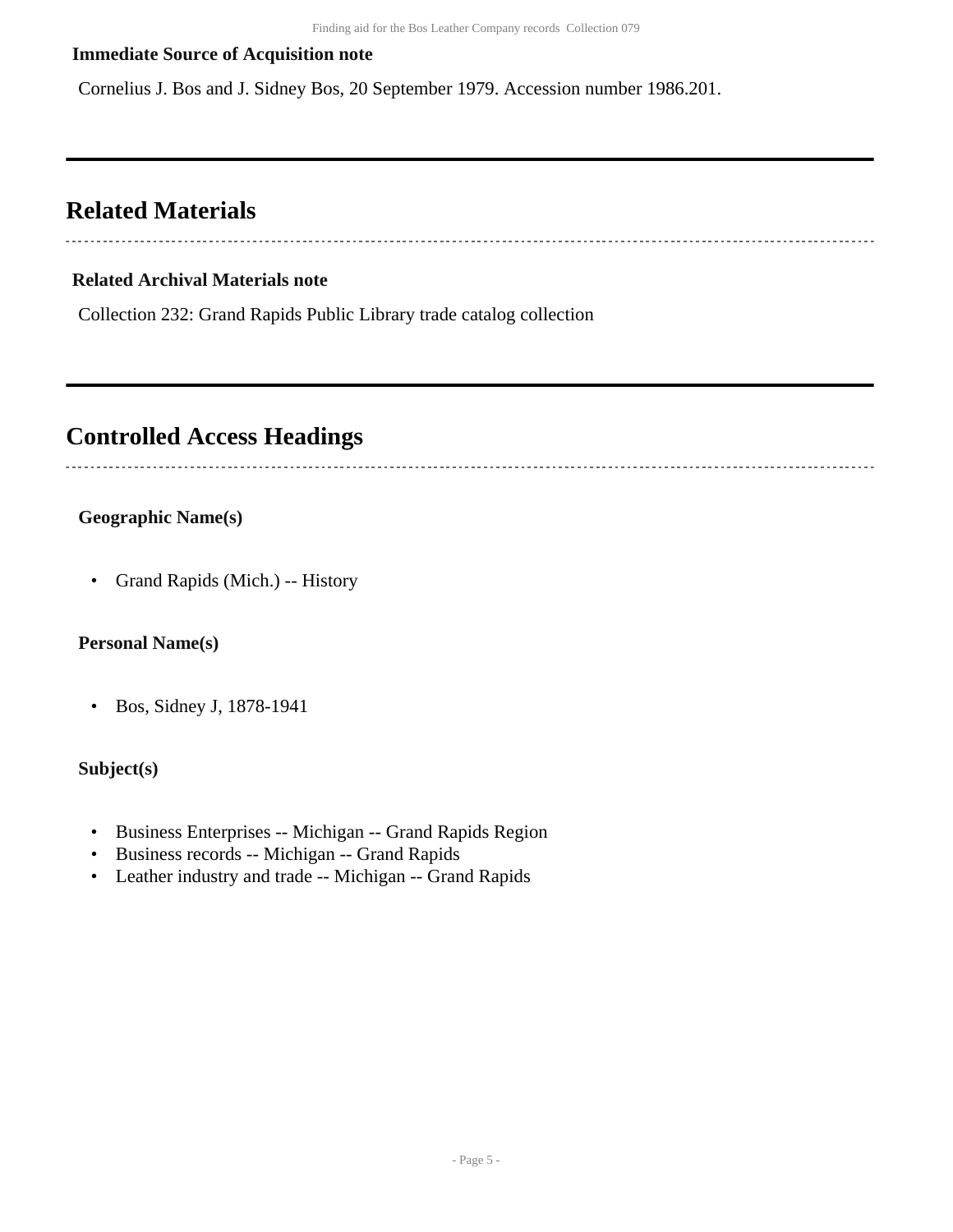## <span id="page-5-0"></span>**Collection Inventory**

<span id="page-5-1"></span>

| Series I. Financial Records, 1909-67. |                |                |
|---------------------------------------|----------------|----------------|
| <b>Weekly Sales Reports</b>           |                |                |
|                                       | <b>Box</b>     | Folder         |
| 1936-1954.                            | $\mathbf 1$    | $1 - 19$       |
| 1955-1957.                            | $\overline{2}$ | $1 - 3$        |
| <b>Inventories</b>                    |                |                |
|                                       | <b>Box</b>     | Folder         |
| 1909-1912                             | $\overline{3}$ | $\mathbf{1}$   |
| 1913-1916.                            | $\overline{3}$ | $\overline{2}$ |
|                                       | <b>Box</b>     | <b>Volume</b>  |
| 1918-1923.                            | $\overline{3}$ | $\mathbf{1}$   |
|                                       | <b>Box</b>     | Folder         |
| 1924                                  | $\mathfrak{Z}$ | $\overline{3}$ |
|                                       | <b>Box</b>     | <b>Volume</b>  |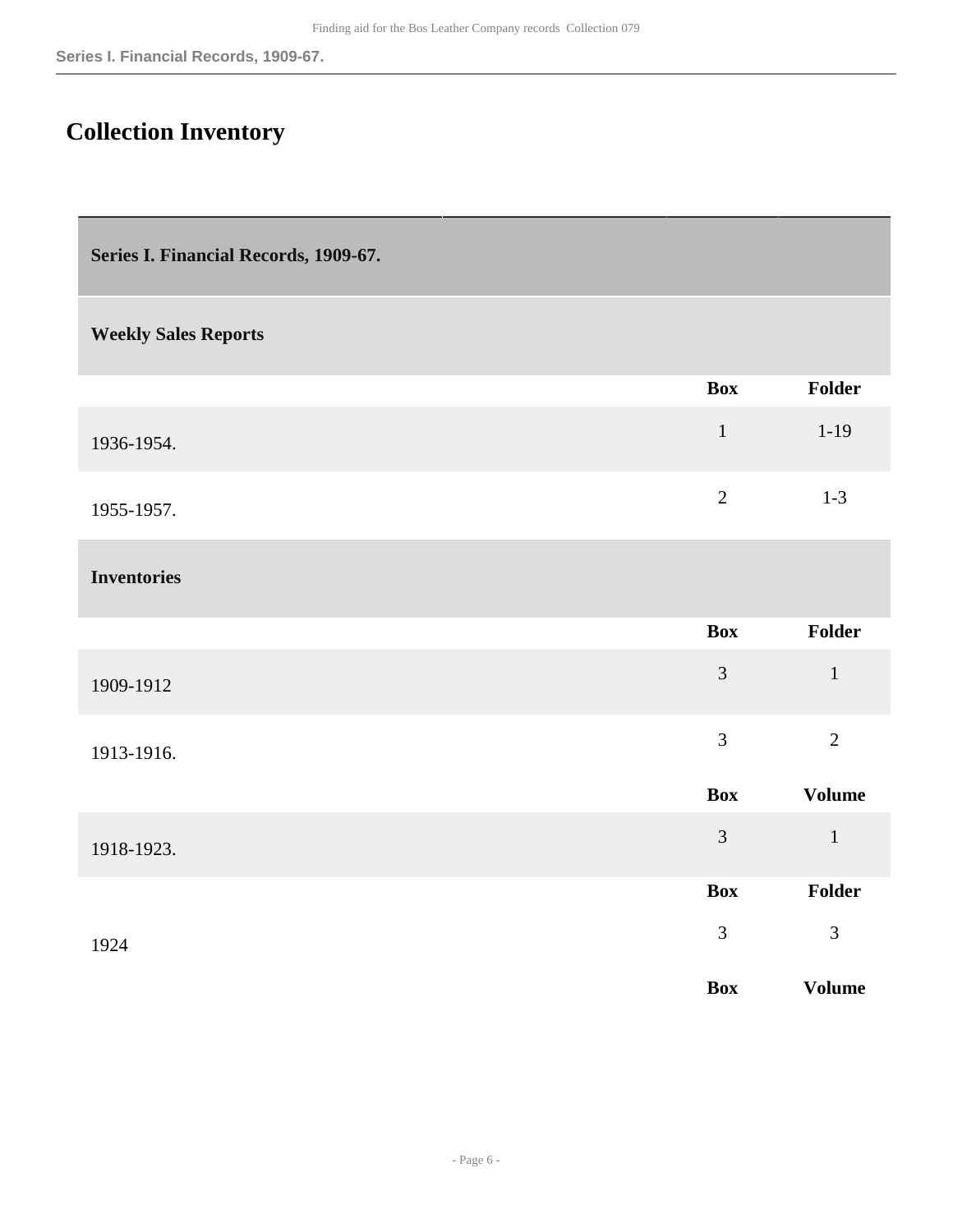<span id="page-6-0"></span>

| 1925-1929.                                                     | 3              | $\overline{2}$ |
|----------------------------------------------------------------|----------------|----------------|
|                                                                | <b>Box</b>     | Folder         |
| 1930-1934.                                                     | 3              | $\overline{4}$ |
| 1935-1956.                                                     | $\overline{4}$ | $1 - 5$        |
|                                                                | <b>Box</b>     | Folder         |
| Trial Balances, 1936-1943.                                     | $\overline{2}$ | $\overline{4}$ |
| Monthly Sales Tax Reports, 1940-1967.                          | $\overline{2}$ | $5 - 7$        |
| Series II. Publications, 1905-33, n.d.                         |                |                |
|                                                                | <b>Box</b>     | Folder         |
| The Retail Shoe Dealer's Advertiser, vols. ii, xxv, xxvi, n.d. | $\overline{4}$ | $\overline{2}$ |
| Shoe Trade Journal, 1905.                                      | $\overline{4}$ | $\overline{2}$ |
|                                                                | <b>Box</b>     | <b>Volume</b>  |
|                                                                | $\overline{4}$ | 3              |
| Encyclopedia of the Shoe and Leather Industry, 1941.           |                |                |
| Foot Aids, n.d. (4 items, 12/15/2001)                          |                |                |
|                                                                | <b>Box</b>     | Folder         |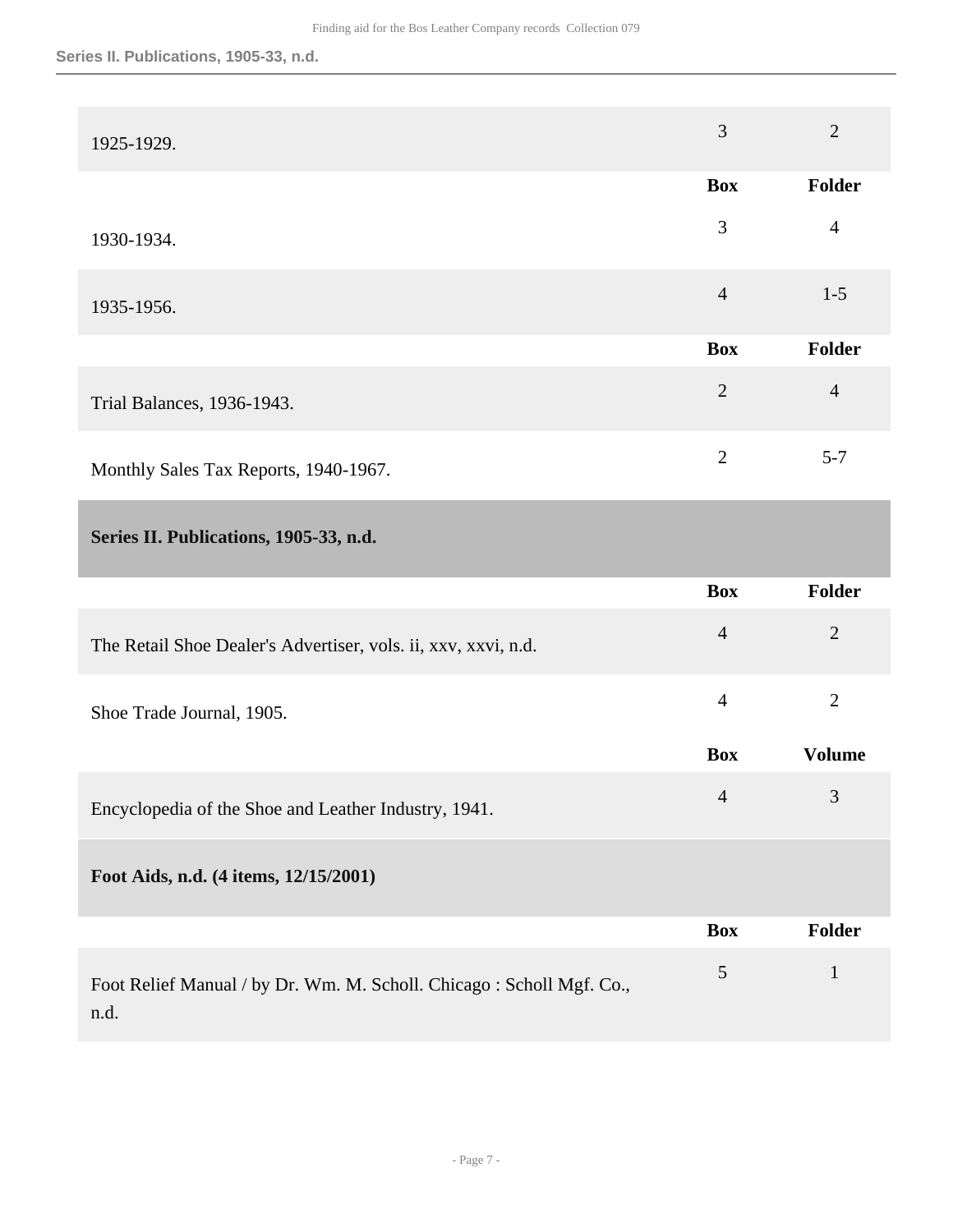**Trade Catalogs, Machinery, including sewing and stitching machines (10 ite...**

| Dr. Scholl's Foot Comfort Remedies and Sundries.  1940.                                                                                                                                                    |  |
|------------------------------------------------------------------------------------------------------------------------------------------------------------------------------------------------------------|--|
| Dr. Scholl's Foot Comfort Remedies and Arch Supports, Cat. #142, 1943.                                                                                                                                     |  |
| Nat. School of Orthopraxy of the Foot, St. Louis, 1930. Incl. Back page<br>Certificate of Enrollment for John Sidney Bos, Mar. 1934 and Letter to J.S.<br>Bos, Mar. 13, 1934 from Wizard Co. accompanying. |  |

**Trade Catalogs, Machinery, including sewing and stitching machines (10 item, 12/15/2001)** 

|                                                                                                        | <b>Box</b>     | Folder         |
|--------------------------------------------------------------------------------------------------------|----------------|----------------|
| List of parts / Singer, No. 29-4                                                                       | $\mathbf{2}$   | $\overline{2}$ |
| Price list of machines/ Laing, Harrar & Chamberlin. Philadelphia, 1939.                                | $\overline{2}$ | $\overline{2}$ |
| Price list of Parts, Durkopp No. 3, Rotary Shuttle (2), n.d.                                           | $\overline{2}$ | $\overline{2}$ |
| Landis No. 12, Model F, Sticher, Instruction Book and Parts Catalog. St.<br>Louis, 1950 (2)            | $\overline{2}$ | $\overline{2}$ |
| Tools – Shoe Findings, Leathers / Joseph Jones Co., n.d. (leather samples)                             | $\mathbf{2}$   | $\overline{2}$ |
| Bradbury & Co. A1 Repairing Machine / Dunlap Machinery Co., N.Y., ca.<br>1901?                         | $\overline{2}$ | $\overline{2}$ |
| Instructions Gritzner Sole Sticher. Durlach, Germany. + "Guarantee" w<br>image of Gritzner Machine Co. | $\overline{2}$ | $\overline{2}$ |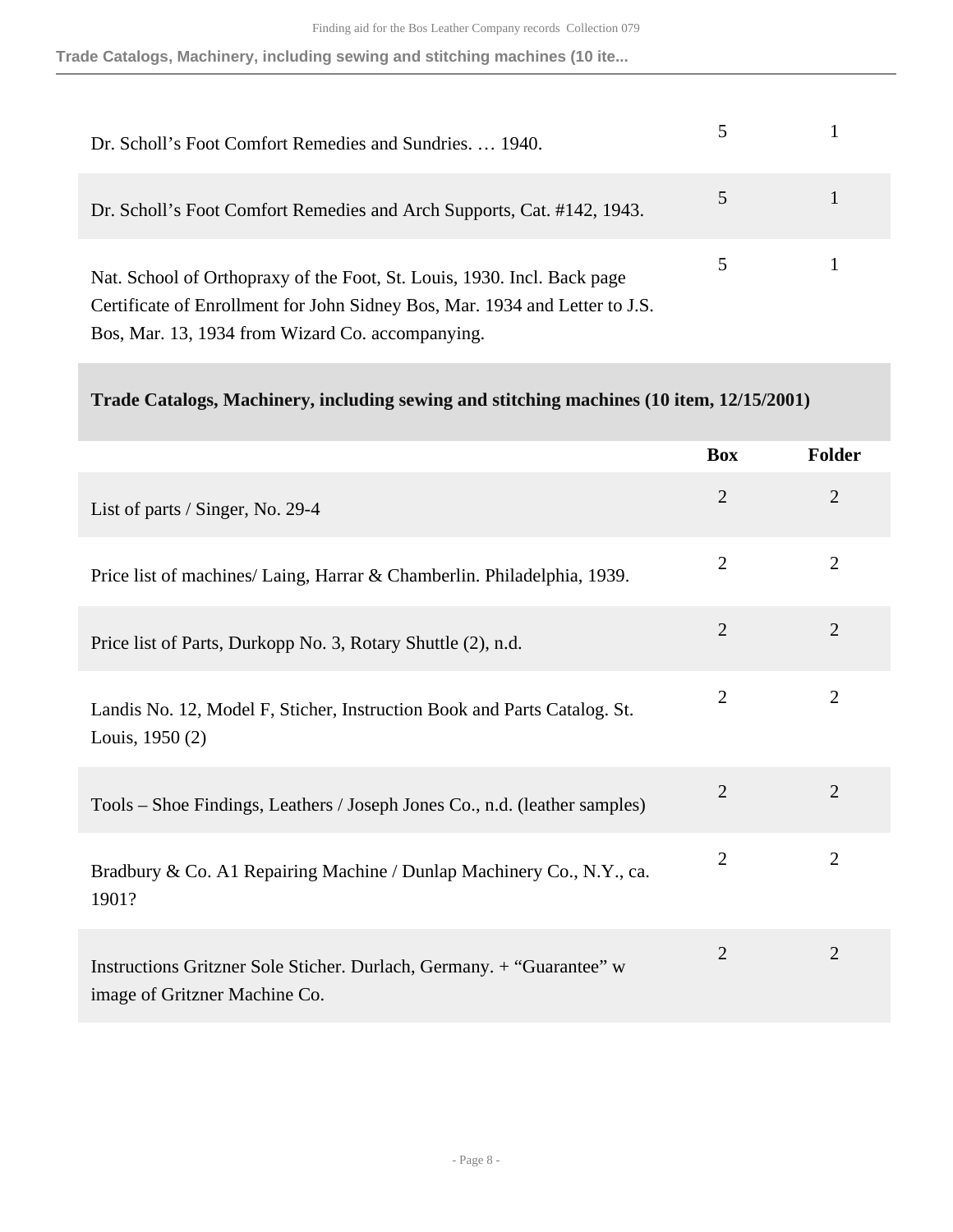| (German) Anleitung zum Gebrauche der Circular-Elastic-Schuhmacher-<br>Nahmaschine n.d.       | 2          | 2              |
|----------------------------------------------------------------------------------------------|------------|----------------|
| Rolling Step Ladders for Stores / The bicycle Step Ladder Co., Chicago.<br>Cat. No. 28, n.d. | 2          | $\overline{2}$ |
| <b>Trade Catalogs, Machinery, G.R.</b>                                                       |            |                |
|                                                                                              | <b>Box</b> | <b>Folder</b>  |

|                                                                            | DUX    | гошег |
|----------------------------------------------------------------------------|--------|-------|
| Directions for Operating the Perfecto, Shoe Repairing Machine / Ben        | $\sim$ | 2.5   |
| Krause Co., G.R., importers $\&$ sole agents for the U.S. n.d. [Dickinson] |        |       |
| Bros. Illustrations                                                        |        |       |

**Trade Catalogs, Machinery, 1938, 1950, n.d. (4 items, 12/15/2001)** 

|                                                    | <b>Box</b> | <b>Folder</b>  |
|----------------------------------------------------|------------|----------------|
| USMC (United Shoe Machinery Corp.) binder          | 5          | 3              |
| Champion "5)" Stitchers                            | 5          | 3              |
| Champion "30" Stitchers                            | 5          | 3              |
| Osborne Tools, Cat. No. $4. +$ yellow price sheets | 5          | 3              |
| Trade Catalogs, Supplies, (6 items, 12/15/2001)    | 5          | $\overline{4}$ |
| Shoe finders Supply Co. Price List  1927           | 5          | 4              |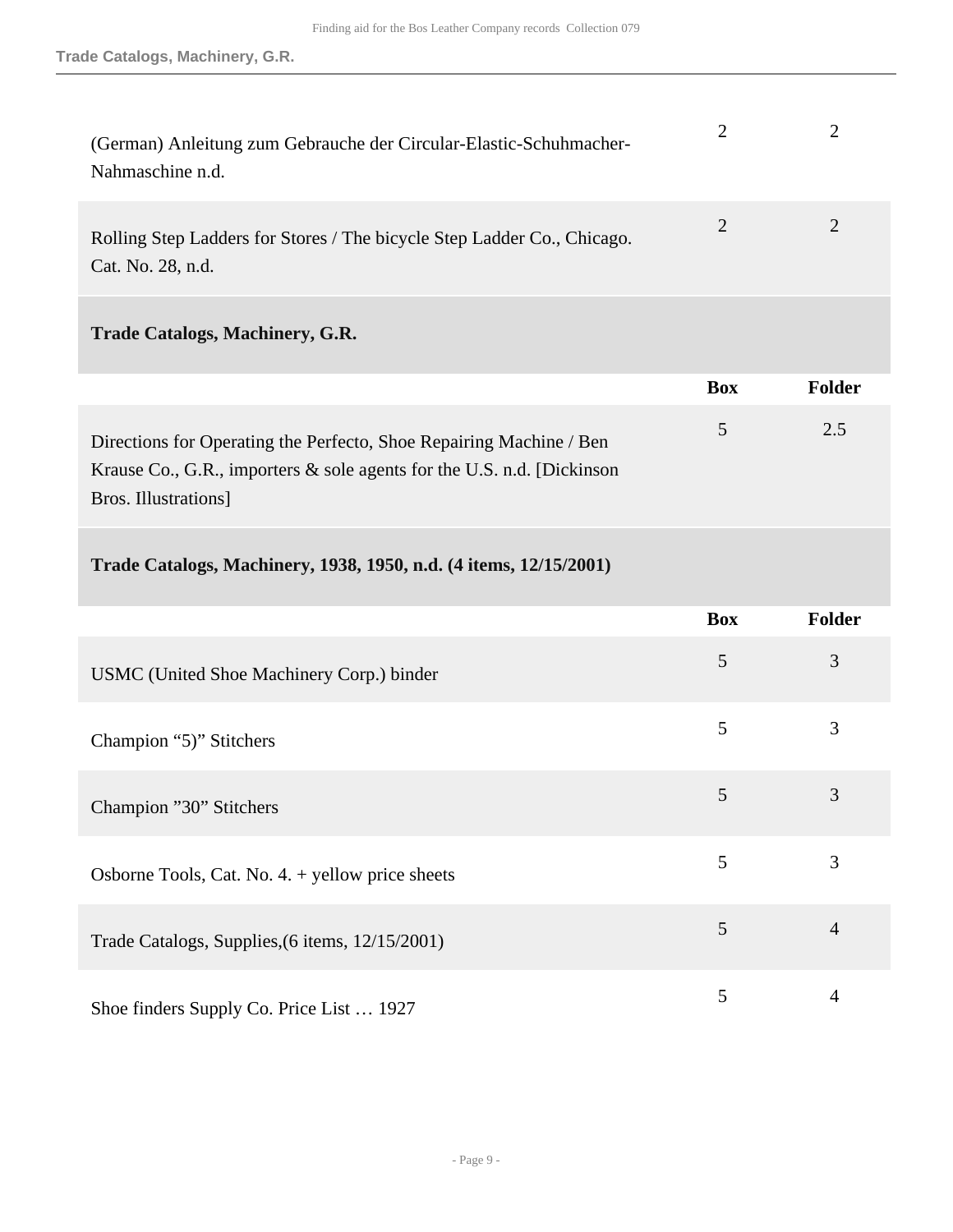| Shoe finders Supply Co. Price List  1928                                                                            | 5          | $\overline{4}$ |
|---------------------------------------------------------------------------------------------------------------------|------------|----------------|
| Shoe finders Supply Co. Price List  1930 [missing and cut pages, 11-18]                                             | 5          | $\overline{4}$ |
| Shoe Store Supplies for all the year round / P.H. Volk & Co., 1933 cat.                                             | 5          | $\overline{4}$ |
| Star Heel Plate Co., Cat. No. 16                                                                                    | 5          | $\overline{4}$ |
| K. Kaplan Sons & Co., leather and shoe supplies. 1937.                                                              | 5          | $\overline{4}$ |
| <b>Trade Catalogs, Supplies, G.R.</b>                                                                               |            |                |
|                                                                                                                     | <b>Box</b> | <b>Folder</b>  |
| Hirth-Krause Co., Tanners, G.R., Catalog 1923, Onderdonk Printing Co.,                                              | 5          | 4.5            |
| G.R.                                                                                                                |            |                |
| Trade Catalogs, Supplies, (5 items, 12/15/2001)                                                                     |            |                |
|                                                                                                                     | <b>Box</b> | Folder         |
| USMC (United Shoe Machinery Corp. Shoe Factory Supplies for Shoe<br>Repairing, n.d. [pg. 70 cut, $+ 2$ loose items] | 5          | 5              |
| Hatters Supply House, Chicago. Catalog "O", 1948.                                                                   | 5          | 5              |